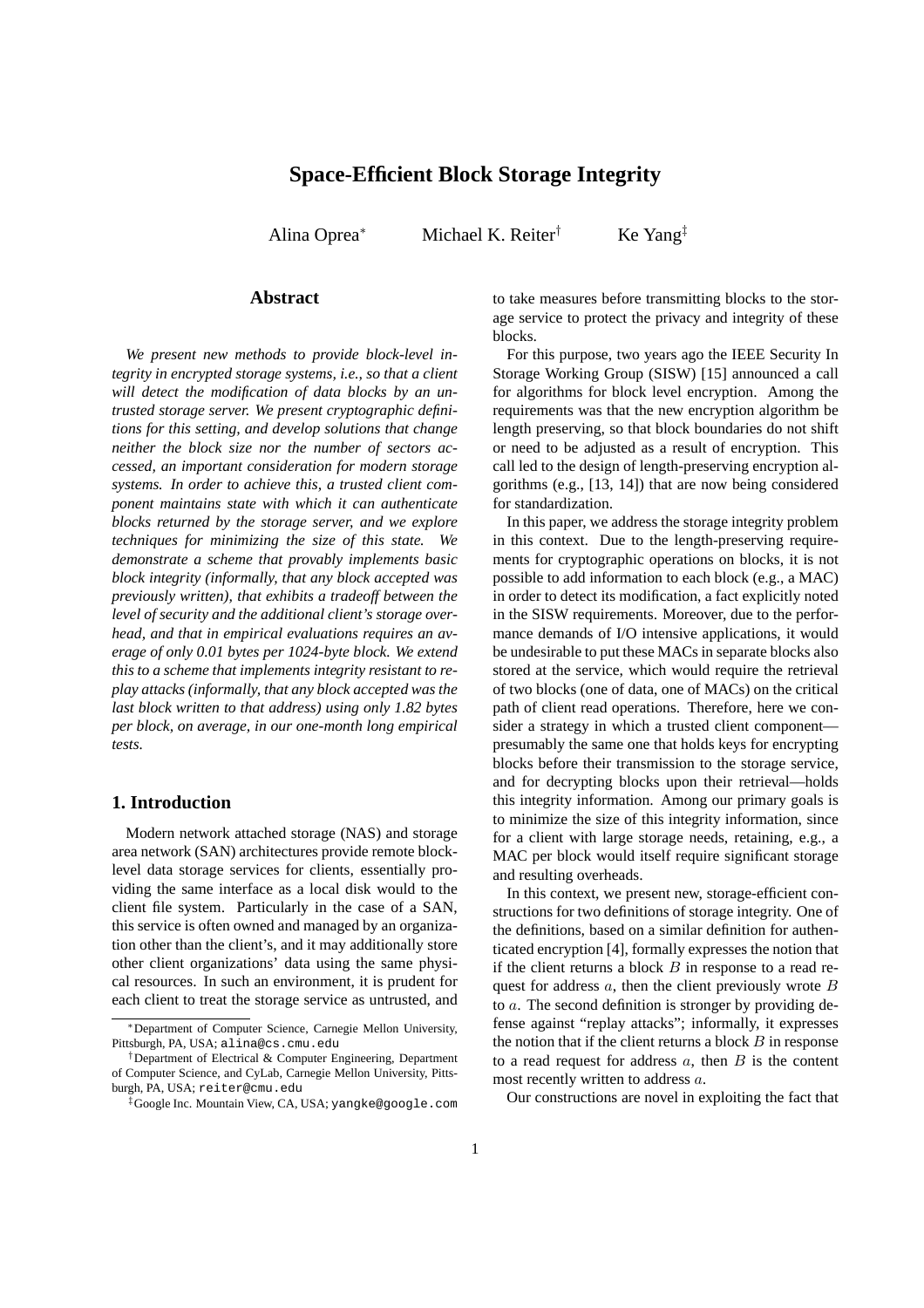distributions of block contents and of block access patterns are not random in practice, and by doing so they minimize the storage required at the client. We confirm through a month-long empirical evaluation in a Linux environment that we accomplish this goal. For example, our scheme satisfying our weaker notion of integrity achieves client storage overhead of less than 0.01 bytes per block on average (compared to 16-20 bytes per block for the scheme in which a hash or MAC is stored for each block), assuming a block size of 1024 bytes. Our scheme defending against replay attacks is more expensive in terms of storage, but still cheaper than hashing each block: it requires 1.82 bytes per block on average for 1024-byte blocks.

The rest of the paper is structured as follows. We discuss related work in authenticated encryption and storage security in Section 2. We review necessary definitions in Section 3. We define our system model in Section 4. Our new integrity definitions are given in Section 5 and our constructions are described and evaluated in Sections 6 and 7, respectively.

# **2. Related Work**

Encryption algorithms for secure storage have received much attention in recent years, leading to the development of *tweakable* block ciphers [21]. In addition to a key and a plaintext, a tweakable block cipher has as input a *tweak*, for variability. In the secure storage model, a tweak might be the address of a disk block or the block identifier. This notion has been extended to that of tweakable enciphering schemes [13] that operate on larger plaintexts (e.g., 512 or 1024 bytes), and a new *CMC* encryption mode, about twice as expensive as CBC, has been designed for this purpose. Recently, a parallelizable tweakable enciphering scheme was proposed with similar serial efficiency as CMC [14]. These schemes, being length-preserving, provide good solutions to disk block encryption and are currently being considered for standardization by the storage community.

Adopting one of these tweakable encryption schemes for confidentiality, our goal is to augment it to provide efficient integrity for the storage scenario. Therefore, there are two main orthogonal fields related to our work: authenticated encryption and storage security.

Authenticated encryption (e.g., [4, 17, 19]) is a primitive that provides privacy and message authenticity at the same time. That is, in addition to providing some notion of encryption scheme privacy (e.g., [2]), authenticated encryption ensures either integrity of plaintexts or integrity of ciphertexts. The traditional approach for constructing authenticated encryption is by generic composition, i.e., the combination of a secure encryption scheme and an unforgeable message authentication code (MAC). However, Bellare and Namprempre [4] analyze the security of the composition and provide proofs that some of the widely believed secure compositions are actually insecure. Krawczyk [19] proves that the generic composition method used in the Secure Socket Layer (SSL) protocol is insecure, but the particular standard implementation is secure with respect to both privacy and integrity. The authenticated encryption in SSH is also insecure, as demonstrated by Bellare et al. [3]. There, a new definition for integrity is given, that protects against replay and out-of-order delivery attacks; Kohno et al. [18] also supply such definitions. While we also define integrity against replay attacks, our definitions are particularly tailored to the storage scenario, and are thus different from the network case.

A different approach to obtain integrity is to add redundancy to plaintexts. Bellare and Rogaway [5] and Ann and Bellare [1] give necessary and sufficient conditions for the redundancy code such that the composition of the encryption scheme and the redundancy code provide integrity. Our constructions exploit a similar principle in a different way, leveraging the redundancy inherent in typical disk writes to achieve integrity rather than adding redundancy to do so (which is not permitted in the storage case).

In the area of storage system security, to our knowledge all systems that verify the authenticity of retrieved blocks store block data integrity information on the server, in contrast to the scenario we study here. For example, TCFS [8], ECFS [6] (both extensions of CFS [7]), NASD [11] and SNAD [23] each store a hash or a keyed hash for each block, which increases either the size of each block or the number of blocks that must be written per write operation. Cepheus [9] and SUNDR [20] keep for each file the root of a Merkle hash tree with leaves the hashes of the corresponding data blocks. Sirius [12] stores a digital signature for each file. In such systems, there is a tradeoff between the amount of server-side storage of integrity information and the access time to read and write files: e.g., if the root of a Merkle hash tree is the only information stored at the server, then each read and write involves  $O(\log n)$  block accesses, with n the number of blocks in the file. Similarly, Sirius retrieves all blocks in a file in order to check the file's digital signature (and hence the authenticity of any block). In our schemes, we take a different approach, in which we do not increase serverside storage or block accesses, and strive to minimize client-side storage to the extent possible.

Riedel et al. [25] provide a framework to evaluate existing storage systems from both the security and performance perspective. We refer the reader to this paper for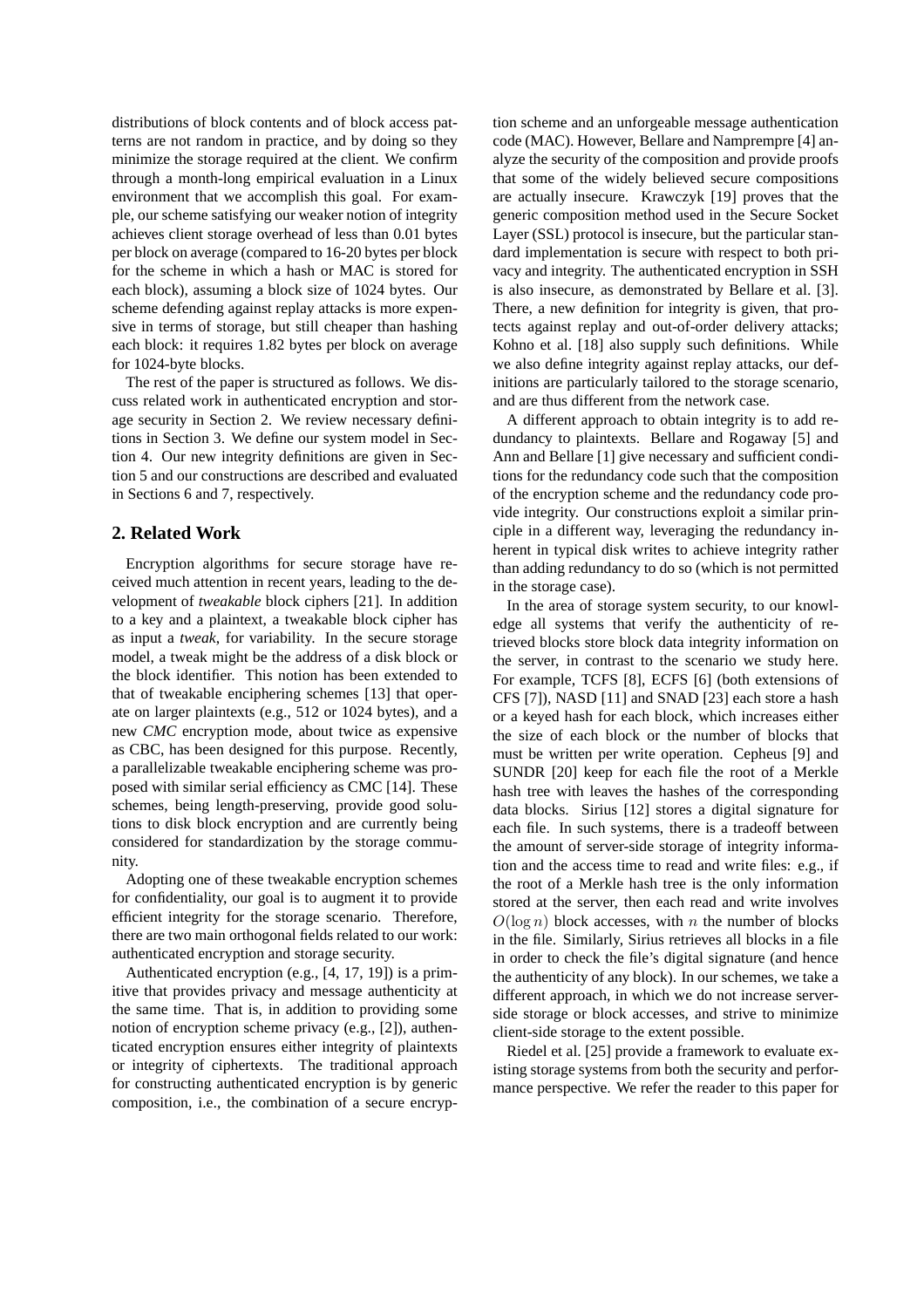an extensive comparison of the security properties of the storage systems considered.

# **3. Preliminaries**

### **3.1. Tweakable Enciphering Schemes**

In this section, we review the definitions and security notions for tweakable enciphering schemes [13]. An enciphering scheme is a strong, length-preserving pseudorandom permutation. A tweakable enciphering scheme is a function of a tweak and has the property that for a fixed tweak, it is an enciphering scheme. More formally, a tweakable enciphering scheme is a function  $E : \mathcal{K} \times \mathcal{T} \times \mathcal{M} \rightarrow \mathcal{M}$ , where  $\mathcal{K}$  is the key space,  $T$  is the tweak set,  $M$  is the plaintext space (strings of length l bits), and for every  $K \in \mathcal{K}, \mathcal{T} \in \mathcal{T}$ ,  $E(K, T, \cdot) = E_K^T(\cdot)$  is a length preserving permutation. The inverse of the enciphering scheme  $E$  is the enciphering scheme  $D : \mathcal{K} \times \mathcal{T} \times \mathcal{M} \to \mathcal{M}$ , where  $X = D_K^T(Y)$ if and only if  $E_K^T(X) = Y$ .

We define  $\text{Perm}(\mathcal{M})$  the set of all permutations  $\pi$ :  $\mathcal{M} \to \mathcal{M}$  and Perm<sup>T</sup> $(\mathcal{M})$  the set of all functions  $\pi$ :  $T \times \mathcal{M} \rightarrow \mathcal{M}$  such that  $\pi(t) \in \text{Perm}(\mathcal{M})$  for any  $t \in \mathcal{T}$ . For a function  $\pi : \mathcal{T} \times \mathcal{M} \rightarrow \mathcal{M}$ , we define  $\pi^{-1}$ :  $\mathcal{T} \times \mathcal{M} \to \mathcal{M}$  such that  $\pi^{-1}(T, y) = x$  if and only if  $\pi(T, x) = y$ .

**Definition 3.1** *Let*  $E : K \times T \times M \rightarrow M$  *be a tweakable enciphering scheme and* A *an adversary.* A *has access to oracles*  $E_K(\cdot, \cdot)$  *and*  $D_K(\cdot, \cdot)$  *that take as input a tweak and a plaintext, and a tweak and a ciphertext, respectively. The PRP-advantage of adversary* A *is defined as:*

$$
Adv_E^{\text{prp}}(\mathcal{A}) = \Pr[K \stackrel{\mathcal{R}}{\leftarrow} \mathcal{K} : \mathcal{A}^{E_K, D_K} = 1] \\
- \Pr[\pi \stackrel{\mathcal{R}}{\leftarrow} \text{Perm}^{\mathcal{T}}(\mathcal{M}) : \mathcal{A}^{\pi, \pi^{-1}} = 1]
$$

In the rest of the paper, we denote by  $\mathsf{Adv}_{E}^{\mathsf{prp}}(q_1, q_2)$ the maximum over all polynomial time adversaries  $A$ , that make  $q_1$  queries to  $E_K$  and  $q_2$  queries to  $D_K$ , of  $\mathsf{Adv}_{E}^{\mathsf{prp}}(\mathcal{A})$ . We omit other resources, such as time, from the advantages. The definition of PRP-security is a natural extension of the strong pseudorandom permutation definition from [24].

#### **3.2. Second Preimage Resistant Hash Functions**

Let  $h : \mathcal{M} \to \{0, 1\}^s$  be an unkeyed hash function. Intuitively, second preimage resistantance requires that given a message  $m \in \mathcal{M}$ , it is hard to find a collision, i.e.,  $m' \neq m$  such that  $h(m') = h(m)$ . More formally: **Definition 3.2** *For an adversary algorithm* A*, we define the advantage of* A *in breaking the second preimage resistance of hash function* h *as:*

$$
Adv_h^{\text{spr}}(\mathcal{A}) = \Pr[m \stackrel{R}{\leftarrow} \mathcal{M}, m' \leftarrow \mathcal{A}(m) : (m \neq m') \wedge h(m') = h(m)]
$$

Adv<sup>spr</sup> denotes the maximum advantage  $\text{Adv}_h^{\text{spr}}(\mathcal{A})$ for all polynomial-time adversaries A.

### **4. System Model**

We consider a limited storage client that keeps its data on an untrusted storage device, denoted by "storage server". The data is partitioned into fixed-length sectors or blocks. The client can perform two basic operations: read a block from a physical address (or *block identifier*) and write a block to a certain address on the server.

In our model, the server can behave maliciously, by mounting attacks against the confidentiality and integrity of the client's data. We assume that the server is available, i.e., it responds to client's read and write queries. However, no guarantees are given about the correctness of its replies.

For data confidentiality, we assume that blocks are encrypted by clients using a tweakable enciphering scheme, in which tweaks are functions of block identifiers. This ensures that the encryptions of two different blocks with identical content are different.

The client is responsible for protecting its data integrity from malicious server behavior by keeping additional integrity information. Our goal is to design schemes that minimize the client storage and provide provable integrity.

We define a storage scheme to be a tuple of algorithms  $S = (INIT, E, D, WRITE, READ, VER)$  where  $E$  is a tweakable enciphering scheme,  $D$  is its inverse, and where:

- 1. The initialization algorithm INIT() outputs a secret key  $K$  for the client for the encryption scheme  $E$ ;
- 2. The write algorithm WRITE $(K, m, bid)$  takes as input the secret key generated by the INIT algorithm, block content  $m$  and block identifier bid. The client first encrypts the block  $m$  with a tweak  $T$  derived from  $bid$  under the enciphering scheme  $E$  and then sends the resulting ciphertext,  $c =$  $E_K^T(m)$  and *bid* to the server.
- 3. When performing a  $READ(K, bid)$  operation, the client gets from the server the ciphertext  $c$  of block bid which should be the last ciphertext written by the client with that particular block identifier. The client decrypts  $c$  with tweak  $T$  generated from bid and outputs the corresponding plaintext  $m = D_K^T(c)$ . We denote the read operation by  $m \leftarrow \text{READ}(K, bid).$
- 4. The verification algorithm  $VER(m, bid)$  is given block content  $m$  and block identifier  $bid$ . It checks  $m$ 's integrity, and outputs 1 if it is valid, and 0, otherwise. Note that VER is not a keyed function.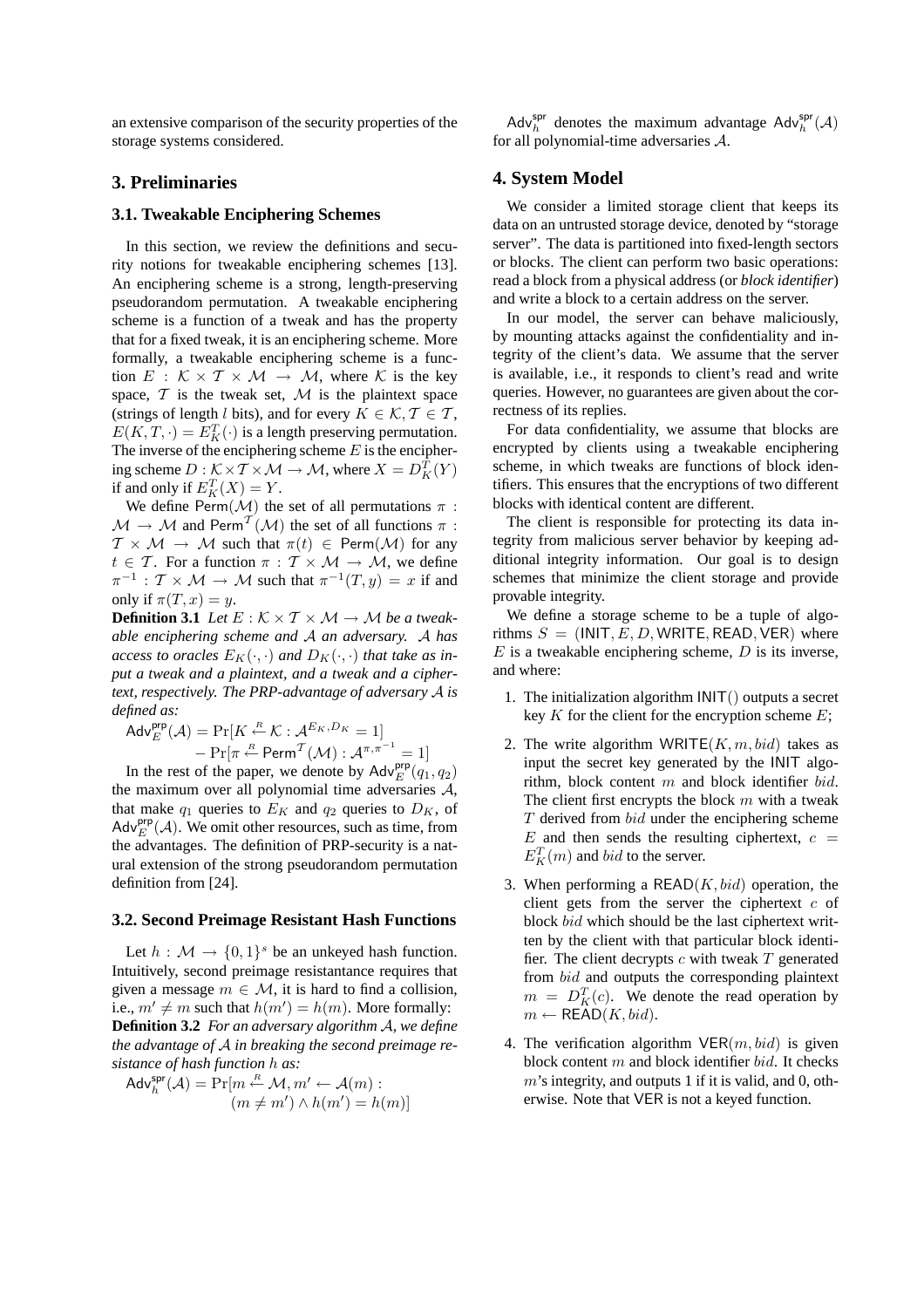$\mathsf{Exp}_{S,\mathcal{A}_1}^\mathsf{int-st}$  $\left( \begin{array}{cc} \vdots & \hspace{1.5cm} \text{Exp}^{\text{int-st-rep}}_{S,A_2} \end{array} \right) :$  $K \leftarrow \text{INIT}();$   $K \leftarrow \text{INIT}();$  $\mathcal{A}_1$  adaptively queries  $E_K(\cdot, \cdot)$  and  $D_K(\cdot, \cdot)$ ,  $\qquad \qquad \mathcal{A}_2$  adaptively queries  $E_K(\cdot, \cdot)$  and  $D_K(\cdot, \cdot)$ and replies to client's queries.  $\qquad \qquad$  and replies to client's queries. ciphertext c such that, if  $m = D_K^T(c)$  with T generated from bid, then: generated from bid, then: 1. VER $(m, bid)$  returns 1 1. VER $(m, bid)$  returns 1 WRITE( $K, \cdot, bid$ ) query WRITE( $K, \cdot, bid$ ) query 3.  $A_1$  did not query  $E_K(T, m)$  3.  $A_2$  did not query  $E_K(T, m)$ then return 1, else return 0. then return 1, else return 0.

If  $\mathcal{A}_1$  replies to a READ(K, bid) client query with  $\parallel$  If  $\mathcal{A}_2$  replies to a READ(K, bid) client query with  $K(F_K(c)$  with T ciphertext c such that, if  $m = D_K^T(c)$  with T 2. c was never sent by the client in a 2. c was not sent by the client in the **most recent**

### **Figure 1. Experiments for Defining Storage Integrity**

### **5. Notions of Integrity for Storage Schemes**

In defining integrity for storage schemes, we consider polynomial time adversaries  $A_1$  and  $A_2$  with access to two oracles: an enciphering oracle  $E_K(\cdot, \cdot)$  and a deciphering oracle  $D_K(\cdot, \cdot)$ . The enciphering oracle returns the ciphertext corresponding to a tweak and a block. The deciphering oracle returns the plaintext corresponding to a tweak and a ciphertext. Adversaries  $A_1$  and  $A_2$  play the server's role in our model. They also accept READ and WRITE queries from clients.

Intuitively, an adversary for a storage scheme wins if it tricks the client into accepting a block that he never wrote at a particular address. This is the first notion of integrity that we define, and it is a straightforward generalization of the notions of integrity for symmetric encryption schemes from [4]. A replay attack is one in which the server returns an old version of a block (not the last block written by the client at the block address), and the client accepts it as valid. Our second notion of integrity incorporates defense against replay attack, being stronger than the first one.

To formalize our intuition, we define the two experiments from Figure 1.

We define the advantages of the adversaries in attacking the integrity of the scheme as:

Adv<sup>int-st</sup> $(A_1)$  = Pr[Exp<sup>int-st</sup><sub>S, $A_1$ </sub>'() = 1]

 $\mathsf{Adv}^{\mathsf{int}\text{-}\mathsf{str}\text{-}\mathsf{rep}}_S(\mathcal{A}_2) = \Pr[\mathsf{Exp}^{\mathsf{int}\text{-}\mathsf{str}\text{-}\mathsf{rep}}_{S,\mathcal{A}_2}() = 1]$ 

The two notions of integrity require different correctness properties:

- 1. int-st: If the client performs  $WRITE(K, m, bid)$ , then block  $m$  is accepted as valid, i.e.,  $VER(m, bid) = 1.$
- 2. int-st-rep: If WRITE( $K, m, bid$ ) is the most recent write operation to block bid, then block content  $m$ is accepted as valid, i.e.,  $VER(m, bid) = 1$ .

#### **6. Constructions of Storage Schemes**

In this section, we first describe a very simple int-st-rep secure construction, which is similar to constructions from [8, 20]. We include this basic scheme here to compare its client-side storage and performance to the more sophisticated schemes described next. In the second part of this section, we give a new, spaceefficient int-st construction.

### **6.1.** int**-**st**-**rep **Simple Construction**

The construction we give here is very simple: for each block written at a particular address, the client computes and stores the block identifier and a hash of the block. For a given address, the stored hash corresponds to the last written block, thus preventing the adversary in succeeding with a replay attack. The amount of additional storage kept by the client is linear in the number of blocks written to the server, i.e., 20 bytes per block if a cryptographically secure hash function such as SHA-1 is used plus the block identifiers (2 or 4 bytes, depending on the implementation).

In order to fully specify the scheme, we need a tweakable enciphering scheme  $E$  and a second preimage resistant hash function on the plaintext space  $\mathcal M$  of  $E$ ,  $h : \mathcal{M} \to \{0,1\}^s$ . The client keeps a list L of pairs (tweak, block hash), that is initialized to the empty set. The scheme  $S_1 = (INIT, E, D, WRITE, READ, VER)$ is detailed in Figure 2. The proof of the following proposition is given in Appendix A.

**Proposition 6.1** *If* h *is a second preimage resistant hash function, then the storage scheme*  $S_1$  *is* int-st-rep secure:  $\mathsf{Adv}_{S_1}^{\mathsf{int-st-rep}}(q_1, q_2) \leq \mathsf{Adv}_h^{\mathsf{spr}}$ 

#### **6.2. New Efficient** int**-**st **Construction**

We design a new, storage-efficient construction to obtain int-st integrity. Our construction is based on two observations. The first one is that blocks written to disk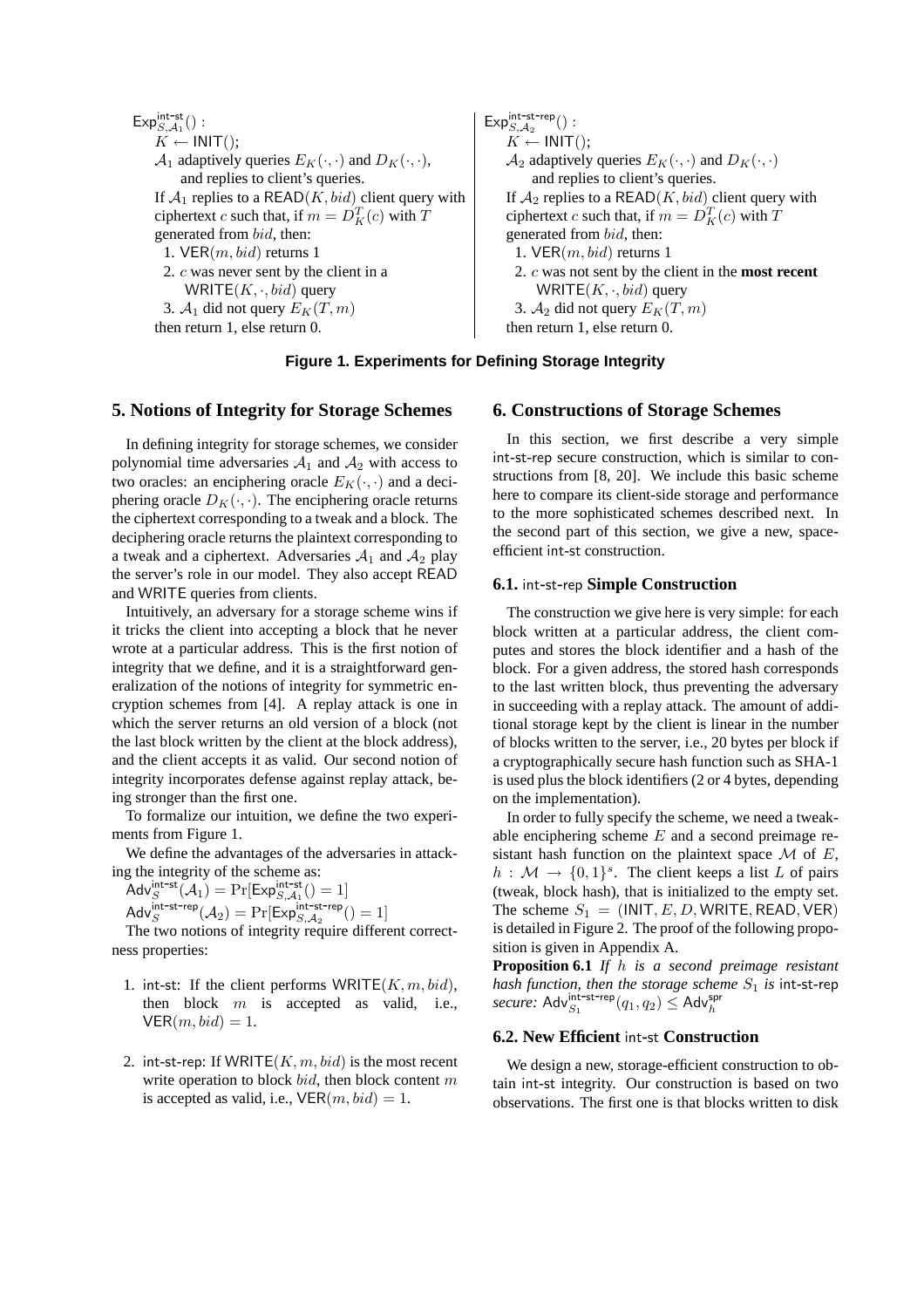| INT()                                    | WRITE $(K, m, bid)$                  | READ(K, bid)            | VER(m, bid)            |
|------------------------------------------|--------------------------------------|-------------------------|------------------------|
| $K \stackrel{R}{\leftarrow} \mathcal{K}$ | remove $(bid, *)$ from L             | receive $c$ from server | if $(bid, h(m)) \in L$ |
| $L \leftarrow \emptyset$                 | insert $(bid, h(m))$ into L          | $T \leftarrow bid$      | output 1               |
|                                          | $T \leftarrow bid$                   | output $m = D_K^T(c)$   | else                   |
|                                          | send $(bid, c = E_K^T(m))$ to server |                         | output 0               |

#### **Figure 2. Scheme**  $S_1$

do not look random in practice; in fact they have very low entropy. And, secondly, if an adversary tries to modify ciphertexts encrypted with a tweakable enciphering scheme, the resulting plaintext looks random with very high probability. The second property derives immediately from the prp-security of a tweakable enciphering scheme defined in Section 3.1.

In our construction, we need a statistical test IsRand that can distinguish uniformly random blocks from nonrandom ones. More explicitly, IsRand $(M), M \in \mathcal{M}$ returns 1 with high probability if  $M$  is a uniformly random block in  $M$ , and 0 otherwise. Of course, the statistical test is not perfect. It is characterized by the false negative rate  $\alpha$ , defined as the probability that a uniformly random element is considered not random by the test. In designing such a statistical test, the goal is to have very small false negative rate. We will discuss more in Section 6.2.2 about a particular instantiation for IsRand.

The idea of our new construction is very intuitive: before encrypting a block  $M$ , the client computes IsRand $(M)$ . If this returns 1, then the client keeps a hash of that block for authenticity. Otherwise, the client stores nothing, as the low entropy of the block will be used to verify its integrity upon return. The block is then encrypted with the tweak equal to the block identifier and sent over to the server. When reading a ciphertext from an address, the client first decrypts it to obtain a plaintext M and then computes  $\texttt{IsRand}(M)$ . If IsRand $(M) = 1$  and its hash is not stored in the hash list, then the client knows that the server has tampered with the ciphertext. Otherwise, the block is authentic. The new construction  $S_2$  is detailed in Figure 3.

#### **6.2.1 The Integrity of the Construction**

We give the following theorem that guarantees the int-st integrity of  $S_2$ , whose proof is deferred to Appendix B. **Theorem 6.2** *If* E *is a PRP-secure tweakable enciphering scheme,* h *is a second preimage resistant hash function and* α *(the false negative rate of* IsRand*) is small, then*  $S_2$  *is* int-st *secure:*<br>Adv $\frac{\text{int-st}}{S_2}(q_1, q_2) \leq$ 

$$
\mathsf{Adv}_{S_2}^{\mathsf{int-st}}(q_1, q_2) \quad \leq \quad \mathsf{Adv}_{E}^{\mathsf{prp}}(q_1, q_2) + \mathsf{Adv}_{h}^{\mathsf{spr}} + \newline \tfrac{(q_2 + 1)\alpha 2^l}{2^l - q_1} \\
$$

Write *M* as  $M = M_1 M_2 ... M_n$  with  $M_i \in \{1, 2, ..., b\}$ Compute  $p_i$  = the frequency of symbol i in M,  $i = 1, \ldots, b$ Compute  $H = -\sum_{i=1}^{b} p_i \log_2(p_i)$ If  $H < \tau$ , then return 0 Else return 1

**Figure 4.** IsRand<sub>b,τ</sub> (M)

#### **6.2.2 The Entropy Statistical Test**

In this section we give an example of a statistical test IsRand that can distinguish between random and nonrandom blocks. IsRand $(M), M \in \mathcal{M}$  returns 1 with high probability if  $M$  is a uniformly random block in  $M$ , and 0 otherwise. Consider a block  $M$  divided into *n* parts of fixed length  $M = M_1 M_2 \dots M_n$ with  $M_i \in \{1, 2, \ldots, b\}$ . For example, a 1024-byte block could be either divided into 1024 8-bit parts (for  $b = 256$ ), or alternatively into 2048 4-bit parts (for  $b = 16$ ). The empirical entropy of M is defined as  $H = -\sum_{i=1}^{b} p_i \log_2(p_i)$ , where  $p_i$  is the frequency of symbol i in the sequence  $M_1, \ldots, M_n$ .

If we fix  $\tau$  a threshold, depending on n and b (we will discuss later how to choose  $\tau$ ), then the entropy test parameterized by b and  $\tau$  is defined in Figure 4. In the following, we denote  $\text{IsRand}_{8,\tau}(\cdot)$  by the 8-bit entropy test and  $\text{IsRand}_{4,\tau}(\cdot)$  by the 4-bit entropy test.

**Analysis.** We give an analytical bound for the false negative rate, as a function of  $n, b$  and  $\tau$ .

**Theorem 6.3** *For a given threshold*  $\tau$ *, if we denote*  $\delta$  *the solution of equation (1):*

$$
\tau = -(1 - \delta) \log_2 \left( \frac{1 - \delta}{b} \right) \tag{1}
$$

*then the false negative rate*  $\alpha$  *of* IsRand<sub>b  $\tau$ </sub>( $\cdot$ ) *satisfies:* 

$$
\alpha \le be^{-\frac{n}{2b}\delta^2} + b\left(\frac{1}{e}\right)^{\frac{n}{b}} \left(\frac{4e}{b}\right)^{\frac{n}{4}} \tag{2}
$$

The proof of the theorem is detailed in Appendix C.

**Numerical Interpretation.** We performed an analysis for both the 8-bit and 4-bit entropy tests. We determined the threshold  $\tau$  experimentally: we generated 100,000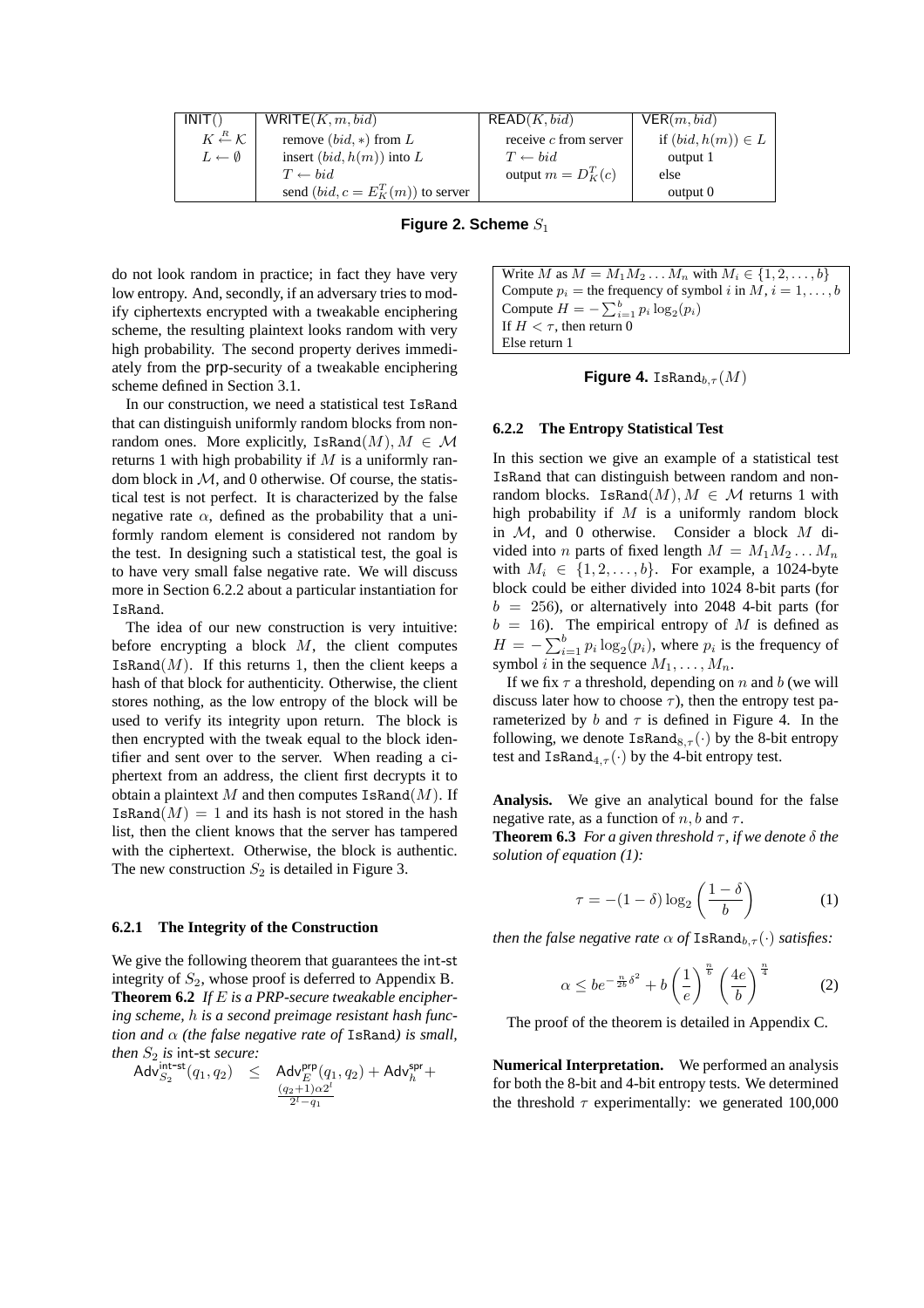| INT()                                    | WRITE $(K, m, bid)$ :                | READ(K,bid):            | VER(m,bid)             |
|------------------------------------------|--------------------------------------|-------------------------|------------------------|
| $K \stackrel{R}{\leftarrow} \mathcal{K}$ | remove $(bid, *)$ from L             | receive $c$ from server | if IsRand $(m)=0$      |
| $L \leftarrow \emptyset$                 | if IsRand $(m) = 1$                  | $T \leftarrow bid$      | output 1               |
|                                          | insert $(bid, h(m))$ into L          | output $m = D_K^T(c)$   | else                   |
|                                          | $T \leftarrow bid$                   |                         | if $(bid, h(m)) \in L$ |
|                                          | send $(bid, c = E_K^T(m))$ to server |                         | output 1               |
|                                          |                                      |                         | else                   |
|                                          |                                      |                         | output 0               |

**Figure 3. Scheme**  $S_2$ 

|     | $\tau$ |      | $\boldsymbol{n}$ | $\alpha$               |
|-----|--------|------|------------------|------------------------|
| 256 | 7.7    | 0.05 | $2^{24}$         | -80<br>$\epsilon$      |
| 256 | 7.7    | 0.05 | 25               | 160<br>$\epsilon$      |
| 16  | 2.53   | 0.5  | 10000            | $^{-80}$<br>$\epsilon$ |
| 16  | 2.53   | 0.5  | 20000            | 160<br>e               |

**Figure 5. Relations Among the Parameters of the Entropy Test**

uniformly random 1024-byte blocks and computed, for each, its entropy. For the 8-bit test, the range of the entropy was 7.73-7.86 and for the 4-bit test, 2.55-2.64. We picked  $\tau$  smaller than the minimum entropy of all the random blocks generated. This way, we ensure that uniformly random blocks have the entropy greater than  $\tau$ with high probability.

Having set  $\tau$ , we determine  $\delta$  from (1). We also set the false negative rate desired and from the bound (2), we compute  $n$ , the number of parts that we need to ensure this false negative rate. The results are in Figure 5. The 4-bit entropy test performs better, in the sense that it requires smaller *n* for getting the same  $\alpha$ . The results demonstrate, that, in theory, we could get false negative rates as low as needed, at the expense of increasing the block length and of modifying the parameter  $b$  of the entropy test.

### **6.3. Performance Evaluation on Disk Traces**

In order to project the behavior of  $S_1$  and  $S_2$  in practice, we collected approximately 200 MB of block disk traces from a SuSe Linux environment. They represent a sampling of disk activity of one of the authors during one month. The applications used most frequently were: Netscape browser and e-mail client, G++ compiler, Java compiler from Sun, XMMS for playing audio, image viewer GIMP, text editor Kedit, LATEX compiler, Acrobat and GV viewers, and VNC server. The reasons we collected traces only from one computer are two-fold: first, getting the traces proved to be cumbersome, as it required non-trivial kernel modification and the installation of a new drive to store them. Secondly, collecting

disk traces from users has strong implications for users' privacy.

The block sizes used by the disk interface were 1024 and 4096 bytes. For our experiments, we further divided the blocks into different sizes: 4096, 2048, 1024, 512, 256, 128, 64 and 32 bytes to test the applicability of the integrity schemes proposed in this paper. We performed three different types of experiments:

**Entropy Plots** We first plot (Figures 6 and 7) the 8 bit entropy of 1024-byte random blocks, compared to 1024-byte trace blocks. The entropy of random blocks is highly concentrated, all the values being between 7.73 and 7.86. In contrast, the entropy of trace blocks is largely varying, between 0.01 and 7.99. Only less than 2 percent of trace blocks have an entropy larger than 7.73, the minimum entropy of a random block.

**Storage Plots** For each of the eight block sizes, we performed experiments with the 8-bit and 4-bit entropy tests. In Figure 8, we plot the average (i.e, per block) client storage for each of these tests, when we instantiate the collision resistant hash function with SHA-1, whose output length is 20 bytes. For scheme  $S_1$  (MAC scheme), the client keeps 20 bytes per block. For the 8-bit and 4-bit entropy schemes, the average storage decreases as a function of block length. This is intuitive in the sense that, as a data block gets larger, its entropy value has less chance of approaching that of a random block.

For the 4-bit entropy test we can obtain a better theoretical bound for the false negative rate than for the 8 bit test. But, in practice, the average storage that the client keeps for the 4-bit test is larger for block sizes less than 256. Fortunately, both tests perform very well for large values of the block size (e.g., 1024), which are very common in practice. The 4-bit entropy test performs actually very well for 4096-byte blocks, both theoretically and experimentally: theoretically, the false negative rate  $\alpha$  is around  $e^{-64} \approx 2^{-90}$  and the client storage is 0.0094 bytes per block, on average.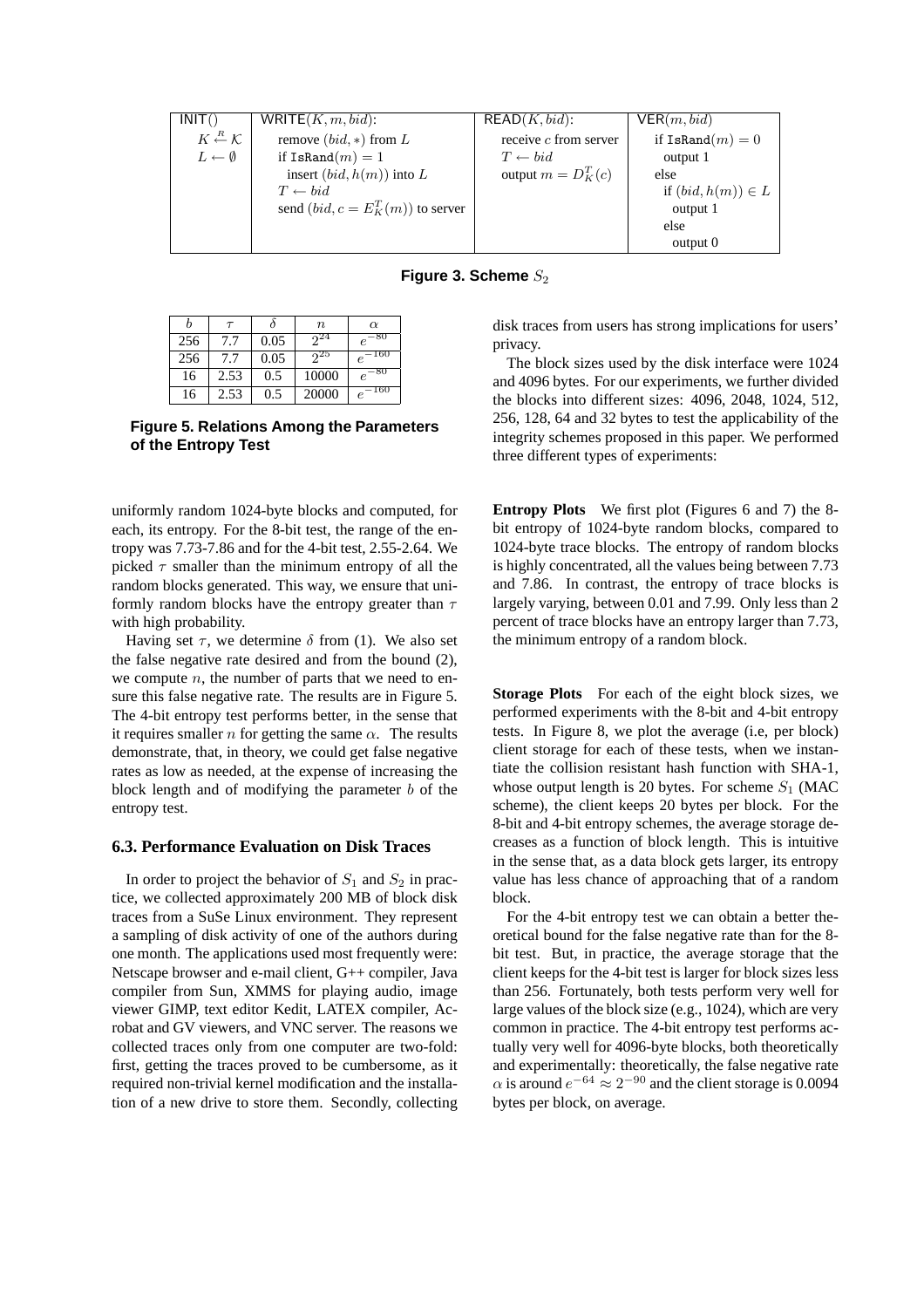

**Figure 6. Entropy of 1024-byte Random Blocks**



**Figure 8. Average Client Storage for Integrity**

**Performance Plots** Lastly, but very importantly, we measured the average time to encrypt the collected blocks using the CMC-AES tweakable enciphering mode described in [13]. We also implemented the two schemes for integrity and compared their overhead with that of the CMC encryption.

The results in Figure 9 show that the overhead due to hashing is 44% more than encryption alone, while the overhead for the entropy test is 19% for 4096-byte blocks. For  $S_1$ , we have used the hash function SHA-1. Our entropy test is about twice as fast as SHA-1. As expected, the measured times rise linearly with the block size.

From the experiments, the advantages and disadvantages of the two integrity schemes are clear. Scheme  $S_1$ provides integrity against the replay attack, at the expense of high storage cost on the client and increased client computation time. On the other hand, our second scheme  $S_2$  is very efficient in both computation time and



**Figure 7. Entropy of 1024-byte Trace Blocks**



**Figure 9. Performance Time for Different Storage Schemes**

additional storage on the client. This comes at the expense of guaranteeing only a weaker notion of integrity, namely one that permits replays (and leaves them to be dealt with at a higher layer).

# **7. Is There A More Efficient Solution for Preventing Replay Attacks?**

We have analyzed two schemes, one that keeps a hash for each block and defends against the replay attack; and the second one more efficient that only satisfies a weaker notion of integrity. The natural question that comes into mind is whether there are other schemes that prevent replay attacks more efficiently than storing a hash for each block. In this section, we answer this question affirmatively.

First we give a simple example to demonstrate that scheme  $S_2$  is vulnerable to replay attacks. Consider a scenario in which the client writes two messages  $m_1$  and  $m<sub>2</sub>$  to block *bid* in that order, both messages having low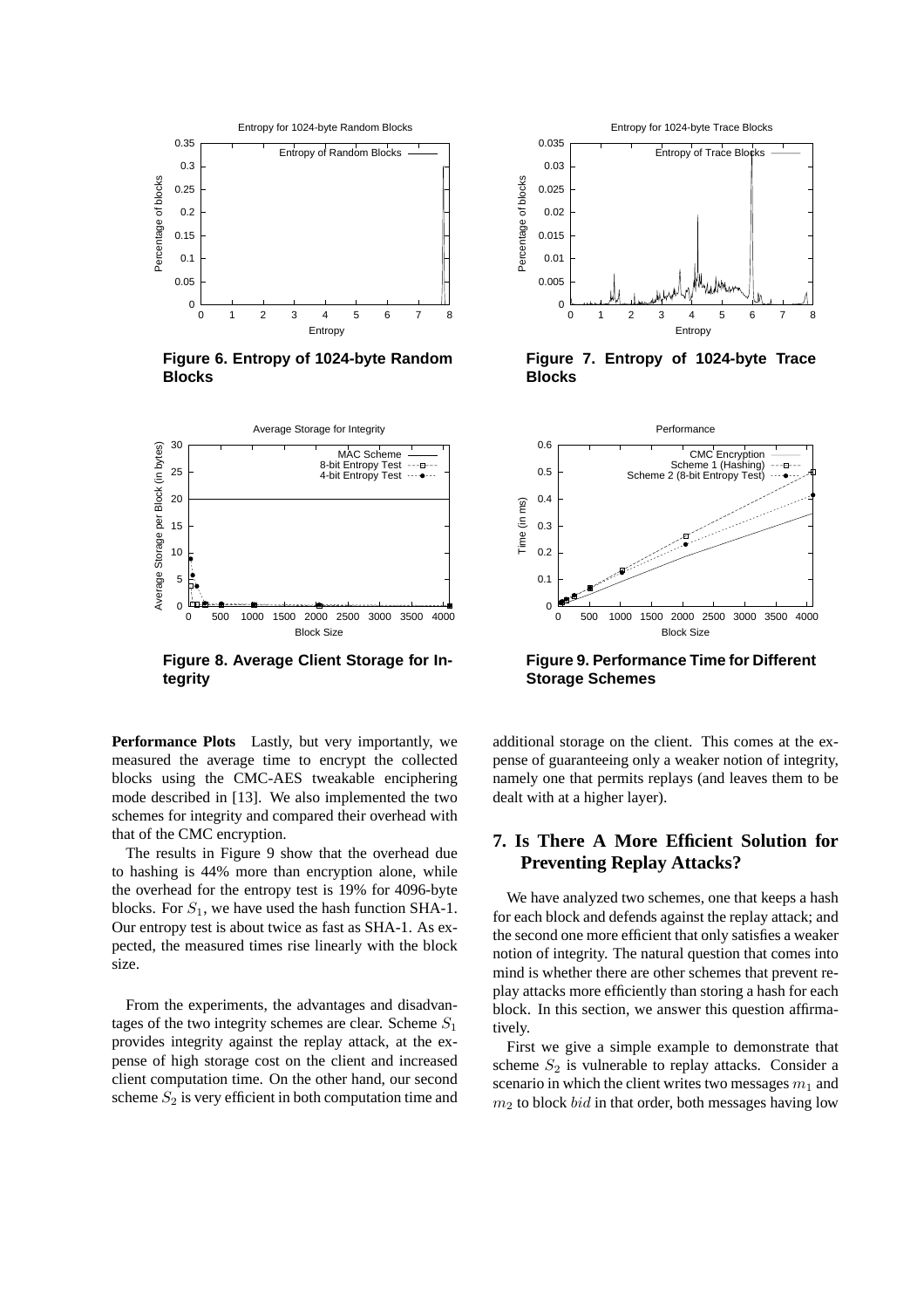| INT()                                    | WRITE $(K, m, bid)$ :                | READ(K,bid):            | VER(m, bid)              |
|------------------------------------------|--------------------------------------|-------------------------|--------------------------|
| $K \stackrel{R}{\leftarrow} \mathcal{K}$ | if $F(bid) = 1$                      | if $(bid, w) \in L_C$   | if IsRand $(m)=0$        |
| $L_B \leftarrow \emptyset$               | if $(bid, w) \in L_C$                | $T \leftarrow bid  w$   | output 1                 |
| $L_C \leftarrow \emptyset$               | remove $(bid, w)$ from $L_C$         | else                    | else                     |
| $F(bid) \leftarrow 0, \forall bid$       | $w \leftarrow w + 1$                 | if $F(bid) = 1$         | if $(bid, h(m)) \in L_R$ |
|                                          | else                                 | $T \leftarrow bid  1$   | output 1                 |
|                                          | $w \leftarrow 2$                     | else                    | else                     |
|                                          | insert $(bid, w)$ into $L_C$         | $T \leftarrow bid  0$   | output 0                 |
|                                          | else                                 | receive $c$ from server |                          |
|                                          | $w \leftarrow 1$                     | output $m = D_K^T(c)$   |                          |
|                                          | $F(bid) \leftarrow 1$                |                         |                          |
|                                          | $T \leftarrow bid  w$                |                         |                          |
|                                          | if IsRand $(m)=1$                    |                         |                          |
|                                          | insert $(bid, h(m))$ into $L_R$      |                         |                          |
|                                          | send $(bid, c = E_K^T(m))$ to server |                         |                          |

Figure 10. Scheme  $S_3$ 

entropy. Later, when the client performs a read on bid, imagine that the server replies with  $m_1$  instead of the legitimate more recent written  $m_2$ . Because  $m_1$  has low entropy (i.e., IsRand $(m_1) = 0$ ), the client accepts it as valid. This demonstrates that the server succeeds in a replay attack.

The solution that we propose here stems from the observation that the block access distribution in practice is not uniformly random, in fact it follows a Zipf-like distribution. More specifically, there are few blocks that are written more than once, with the majority of the blocks being written just once. If all the blocks were written only once, then scheme  $S_2$  would suffice to defend against replays, as well. If the blocks were written uniformly, then scheme  $S_1$  could be used. The solution we give here is a hybrid scheme, that combines the previous two constructions.

Briefly, the solution is to keep a counter for each block that is written more than once. The counter denotes the number of writes to a particular block. We also keep a flag (one bit for each block) that is initially set to 0 for all blocks and becomes 1 when the block is written first. We make the observation that we do not need to store counters for blocks that are written once or not written at all, as the counter could be inferred in these cases from the flags. We then compute the tweak as a function of the block identifier and the counter, so that if a block is written more than once, it is encrypted every time with a different tweak. After computing the tweak as indicated, the scheme proceeds as in  $S_2$ : at each WRITE operation, if the message has high entropy, then its hash is stored in a list  $L_R$ . A message is considered valid if either it has low entropy or its hash is stored in  $L_R$ . The intuition for the correctness of this scheme is that decryptions of the same ciphertext using the same key, but different tweaks, are independent. Thus, if the server replies with an older

version of an encrypted block, the client uses a different tweak for decrypting it than the one with which it was originally encrypted. Then, the chances that it still yields a low-entropy plaintext are small.

We denote by  $L_R$  the associative array of (block identifiers, block hashes) pairs for random-looking blocks, by  $L_C$  the associative array of (block identifiers, counter) pairs and by  $F(bid)$  the flags for each block identifier. The detailed scheme,  $S_3$  is given in Figure 10.

**Security of**  $S_3$  The proof for the integrity of  $S_3$  is similar to that of the integrity of  $S_2$ . Here we just state the theorem that relates the security of  $S_3$  to the prpsecurity of  $E$ , the collision resistance of the hash function and the false negative rate of the entropy test.

**Theorem 7.1** *If* E *is a PRP-secure tweakable enciphering scheme,* h *is a second preimage resistant hash function and* α *(the false negative rate of* IsRand*) is small,*

$$
\begin{array}{rcl}\textit{then } S_3 \textit{ is int-st-rep} \textit{ secure:}\\ \textit{Adv}_{S_3}^{\textit{int-st-rep}}(q_1, q_2) & \leq & \textit{Adv}_{E}^{\textit{prp}}(q_1, q_2) + \textit{Adv}_{h}^{\textit{spr}} +\\ \frac{(q_2+1)\alpha 2^l}{2^l-q_1} \end{array}
$$

**Scheme Evaluation** A fundamental difference between this scheme and the previous two is that in  $S_3$ the block tweak (or the block identifier) is used to decide whether to keep the hash of the block or not. For this reason, it was not possible to divide a block into sub-blocks and we chose to evaluate this scheme separately. We evaluate this scheme for the one-month long trace that we collected, that has 4096-byte and 1024 byte blocks. In the trace, there were 813,124 distinct block IDs, from which only 113,785 were written more than once. The amount of storage that the client needs to keep for the three schemes is given in Figure 11. As expected, the amount of client storage for  $S_3$  is between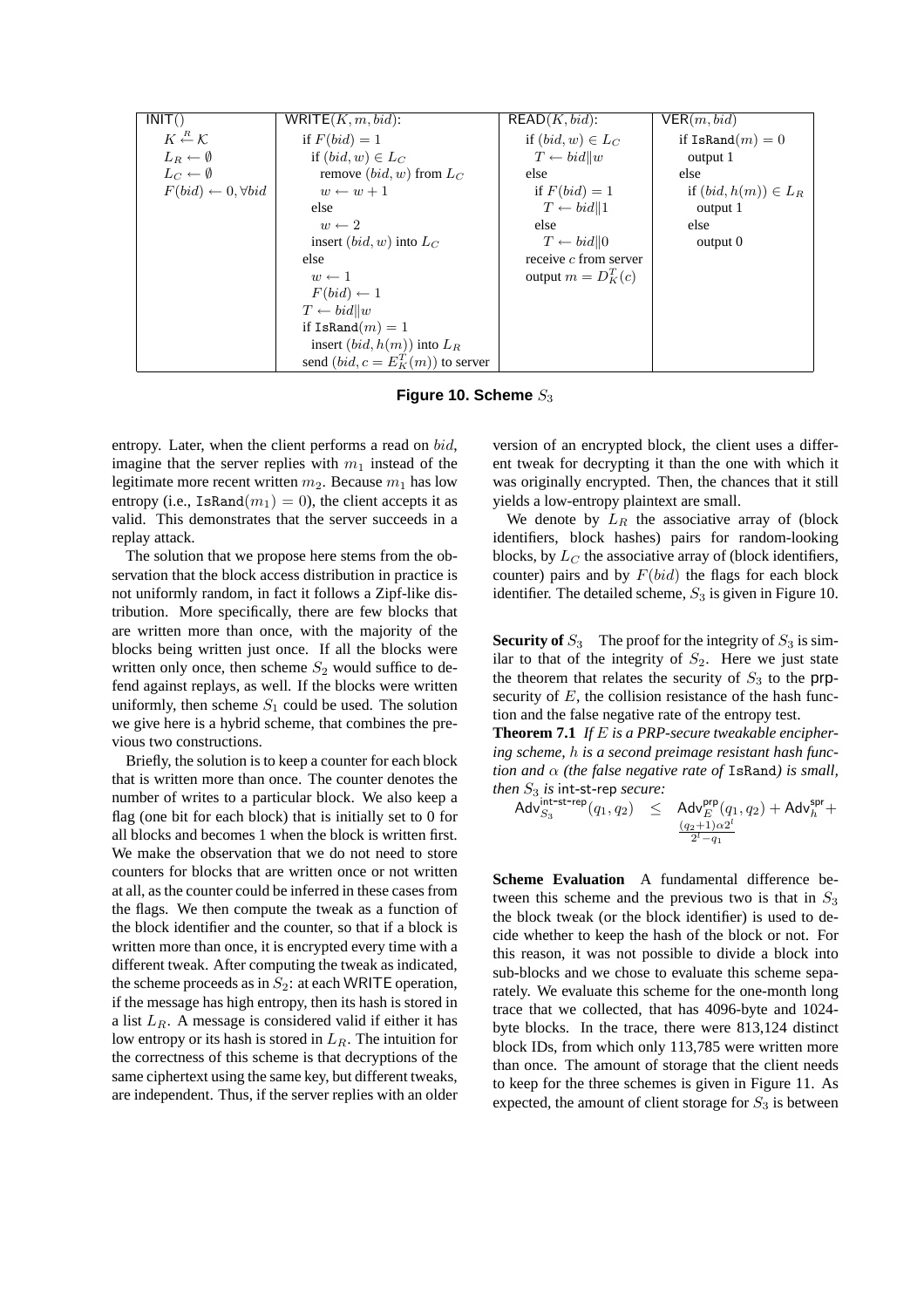| Storage for $S_1$ | Storage for $S_2$ | Storage for $S_3$ |
|-------------------|-------------------|-------------------|
| 16.262 MB         | $0.022$ MB        | $0.351$ MB        |

### **Figure 11. Client Storage for the Three Schemes for One-Month Traces**

the storage for  $S_1$  and  $S_2$ . Of course, the client storage increases with the lifetime of the system, as more blocks are overwritten. One solution to prevent the indefinite expansion of client state is to periodically change the encryption key, re-encrypt all the data under the new key (perhaps opportunistically), recompute all the integrity information and reset all the block flags.

# **8. Conclusions**

We have given new cryptographic definitions and constructions for block-level storage integrity in a scenario in which storage servers are assumed to be untrusted. In order to authenticate data without changing the block size or the number of sectors accessed, clients need to keep themselves additional integrity information. Our constructions minimize the size of the integrity information, are provably secure, and are storage-efficient as demonstrated by our experimental evaluation.

## **9. Acknowledgements**

We would like to thank the anonymous reviewers for pointing out an efficiency improvement to scheme  $S_3$ .

### **References**

- [1] J. Ann, M. Bellare. Does Encryption with Redundancy Provide Authenticity? In *Proceedings of Eurocrypt 2001*.
- [2] M. Bellare, A. Desai, D. Pointcheval, P. Rogaway. Relations among notions of security for publickey encryption schemes. In *Proceedings of Crypto 1998*, LNCS 1462, 1998.
- [3] M. Bellare, T. Kohno, C. Namprempre. Authenticated Encryption in SSH: Provably Fixing the SSH Binary Packet Protocol. In *9th ACM Conference on Computer and Communications Security, 2002*.
- [4] M. Bellare, C. Namprempre. Authenticated Encryption: Relations among Notions and Analysis of the Generic Composition Paradigm. In *Proceedings of Asiacrypt 2000*.
- [5] M. Bellare, P. Rogaway. Encode-then-Encipher Encryption: How to Exploit Nonces or Redundancy in Plaintexts for Efficient Cryptography. In *Proceedings of Asiacrypt 2000*.
- [6] D. Bindel, M. Chew, C. Wells. Extended Cryptographic File System. Unpublished manuscript, December 1999.
- [7] M. Blaze. A Cryptographic File System for Unix. In *First ACM Conference on Communications and Computing Security, CCS 1993*.
- [8] G. Cattaneo, L. Catuogno, A. Del Sorbo, P. Persiano. The Design and Implementation of a Transparent Cryptographic File System for UNIX. In *USENIX Annual Technical Conference 2001, Freenix Track*.
- [9] K. Fu. Group Sharing and Random Access in Cryptographic Storage File Systems. Master's thesis, Massachusetts Institute of Technology, June 1999.
- [10] H. Gobioff, G. Gibson, D. Tygar. Security for Network Attached Storage Devices. *CMU SCS Technical Report CMU-CS-97-185*, 1997.
- [11] H. Gobioff, D. Nagle, G. Gibson. Integrity and Performance in Network Attached Storage. *CMU SCS Technical Report CMU-CS-98-182*, 1998.
- [12] E. Goh, H. Shacham, N. Modadugu, D. Boneh. SiRiUS: Securing Remote Untrusted Storage. In *Proceedings of the Internet Society (ISOC) Network and Distributed Systems Security (NDSS) Symposium 2003*, pages 131-145.
- [13] S. Halevi, P. Rogaway. A Tweakable Enciphering Mode. In *Proceedings of Crypto 2003*.
- [14] S. Halevi, P. Rogaway. A Parallelizable Enciphering Mode. In *The RSA conference - Cryptographer's track, RSA-CT '04*, LNCS vol. 2964, pages 292-304.
- [15] IEEE Security in Storage Working Group. http://siswg.org.
- [16] M. Kallahalla, E. Riedel, R. Swaminathan, Q. Wang, K. Fu. Plutus: Scalable Secure File Sharing on Untrusted Storage. In *Proceedings of the Second USENIX Conference on File and Storage Technologies (FAST)*, March 2003.
- [17] J. Katz, M. Yung. Unforgeable Encryption and Chosen Ciphertext Secure Modes of Operation. In *Proceedings of FSE 2000*, LNCS 1978, pages 284- 299, 2001.
- [18] T. Kohno, A. Palacio, J. Black. Building Secure Cryptographic Transforms, or How to Encrypt and MAC. *Cryptology ePrint Archive, Report 2003/177*.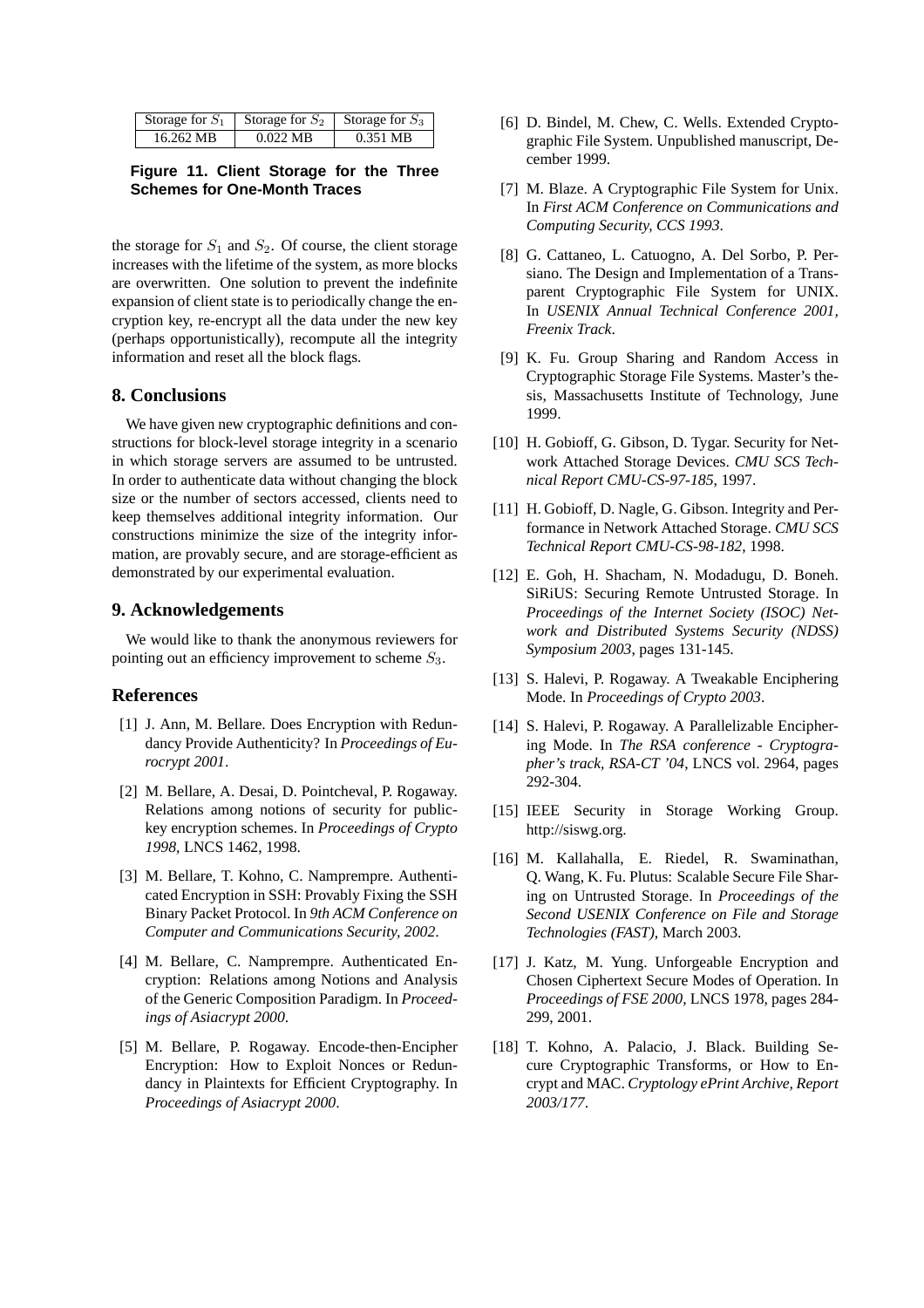- [19] H. Krawczyk. The Order of Encryption and Authentication for Protecting Communications (Or: How Secure is SSL?). In *Proceedings of Crypto 2001*.
- [20] J. Li, M. Krohn, D. Mazieres, D. Shasha. Secure Untrusted Data Repository. *Technical Report TR2003-841, NYU Department of Computer Science*, June 2003.
- [21] M. Liskov, R. Rivest, D. Wagner. Tweakable Block Ciphers. In *Proceedings of Crypto 2002*.
- [22] D. Mazieres, M. Kaminsky, M. Kaashoek, E. Witchel. Separating Key Management From File System Security. In *Proceedings of the 17th ACM Symposium on Operating Systems Principles, SOSP 1999*.
- [23] E. Miller, D. Long, W. Freeman, B. Reed. Strong Security for Network-Attached Storage. In *Proceedings of the First USENIX Conference on File and Storage Technologies (FAST)*, 2002.
- [24] M. Naor, O. Reingold. On the Construction of Pseudorandom Permutations: Luby-Rackoff Revisited. In *STOC 1997*, pages 189–199, 1997.
- [25] E. Riedel, M. Kallahalla, R. Swaminathan. A Framework for Evaluating Storage System Security. In *Proceedings of the First USENIX Conference on File and Storage Technologies (FAST)*, 2002.

### **A. Proof of Proposition 6.1**

**Proof:** Assume there is an adversary A with an advantage Adv $_{S_1}^{\text{int-st-rep}}(\mathcal{A})$  of success in attacking the scheme. A replies to a READ $(K, bid)$  query with c such that: (1)  $VER(m, bid) = 1$ , i.e.,  $(bid, h(m)) \in L$ , with  $m = D_K^T(c)$  and  $T = bid$ ; and (2) c was not sent by the client in the last WRITE( $K, \cdot, bid$ ) query. There are two possibilities:

- $c$  was never written with block identifier  $bid.$  Since  $(bid, h(m)) \in L$ , there exists a different query WRITE(K, m', bid) with  $m' \neq m$  and  $h(m') =$  $h(m)$ . But this contradicts the second preimage resistance of h.
- c was written with block identifier bid, but it was overwritten by a subsequent query WRITE $(K, m', bid)$ .  $, bid$ ). Assume that  $m'$  is the last query written with block identifier bid. Then  $h(m) = h(m')$  and this again breaks the second preimage resistance of h.

 $\Box$ 

| Simulation of $E_K^T(m)$ : | Simulation of $D_K^T(c)$ : |
|----------------------------|----------------------------|
| output $c = G(T, m)$       | output $m = G^{-1}(T, c)$  |

**Figure 12. Simulation for** A

# **B. Proof of Theorem 6.2**

**Proof:** Assume there is a polynomial-time attacker A for the int-st integrity of  $S_2$  that makes  $q_1$  queries to the encryption oracle and  $q_2$  queries to the decryption oracle. We construct a distinguisher  $D$  for the PRP-security of E. D has access to oracles G and  $G^{-1}$ , which are either  $E_K, D_K$  with  $K \stackrel{R}{\leftarrow} \mathcal{K}$  or  $\pi, \pi^{-1}$  with  $\pi \stackrel{R}{\leftarrow}$  Perm<sup>T</sup> (M).

D has to simulate oracles  $E_K$  and  $D_K$  for A. The simulation is in Figure 12.  $D$  makes the same number of encryption and decryption queries as A.

If A succeeds, i.e., replies to a READ $(K, T)$  query with c such that the corresponding block  $m = D_K^T(c)$ is valid (VER $(m, T) = 1$ ) and c was not sent in a WRITE( $K, \cdot, T$ ) query or generated in an  $E(\cdot, \cdot)$  query, then  $D$  outputs 1. Otherwise,  $D$  outputs 0. Since  $T = bid$  we use T instead of bid in the READ and WRITE queries. We express the advantage of distinguisher  $D$  as a function of the advantage of adversary A.

The PRP-advantage of adversary D, from Definition 3.1 is:

$$
\mathsf{Adv}_{E}^{\mathsf{prp}}(\mathcal{D}) = \Pr[K \stackrel{R}{\leftarrow} \mathcal{K}, \mathcal{D}^{E_K, D_K} = 1] - \Pr[\pi \stackrel{R}{\leftarrow} \mathsf{Perm}^T(\mathcal{M}), \mathcal{D}^{\pi, \pi^{-1}} = 1]
$$

It is immediate that the probability of  $D$  outputting 1 in the case when the oracles G and  $G^{-1}$  are  $E_K, D_K$ , respectively, is equal to the probability of success of  $A$ :

$$
\Pr[K \stackrel{R}{\leftarrow} \mathcal{K}, \mathcal{D}^{E_K, D_K} = 1]
$$

 $= Pr[\mathcal{A} \text{ succeeds}] = \mathsf{Adv}_{S_2}^{\text{int-st}}(\mathcal{A})$ 

In the case when the oracles G and  $G^{-1}$ , are  $\pi, \pi^{-1}$ with  $\pi$  drawn randomly from Perm<sup>T</sup>( $\mathcal{M}$ ), we can express the probability of  $D$  outputting 1 as a function of the false negative rate of IsRand and the collisionresistance of h:

$$
\Pr[\pi \stackrel{\scriptscriptstyle R}{\leftarrow} \mathsf{Perm}^{\mathcal T}(\mathcal M), \mathcal D^{\pi, \pi^{-1}} = 1]
$$

 $=$  Pr[A succeeds |A sees random  $c_1, \ldots, c_{q_1}$  from  $E_K$  and random  $m_1, \ldots, m_{q_2}$  from  $D_K$ 

Making the notation  $A \sim (m, c, T)$  for A replying with c to a READ( $K, T$ ) query such that  $m =$  $G^{-1}(T, c)$ , the last probability can be written as: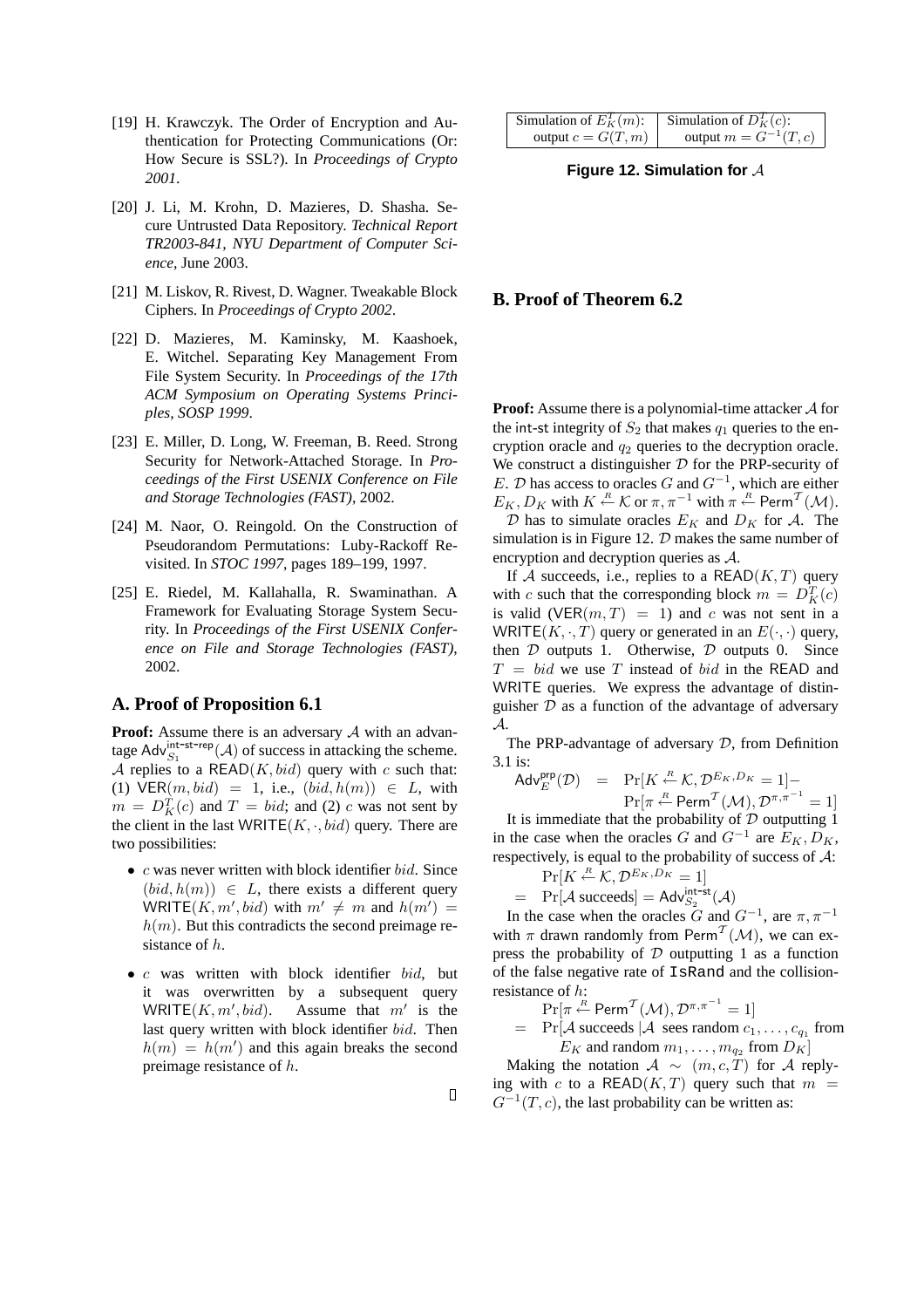$$
\Pr[\pi \stackrel{R}{\sim} \text{Perm}^T(\mathcal{M}), \mathcal{D}^{\pi, \pi^{-1}} = 1]
$$
\n
$$
= \Pr[\mathcal{A} \sim (m, c, T) : c \text{ was not sent in a\n WRTTE}(K, \cdot, T) \text{ query to } \mathcal{A}
$$
\n
$$
\text{AND VER}(m, T) = 1]
$$
\n
$$
= \Pr[\mathcal{A} \sim (m, c, T) : (K, m, T) \text{ was not a query to\n WRTTE AND (IsRand(m) = 0\n OR (h(m), T) \in L)]
$$
\n
$$
\leq \Pr[\mathcal{A} \sim (m, c, T) : (K, m, T) \text{ was not a query to\n WRTTE, IsRand(m) = 0] +
$$
\n
$$
\Pr[\mathcal{A} \sim (m, c, T) : (K, m, T) \text{ was not a query to\n WRTTE}, (h(m), T) \in L]
$$

Denote the last of these probabilities by  $p_1$  and  $p_2$ :

$$
p_1 = \Pr[\mathcal{A} \sim (m, c, T) : (K, m, T) \text{ was not a}
$$
\n
$$
\text{query to WRITE}, \text{IsRand}(m) = 0]
$$
\n
$$
p_2 = \Pr[\mathcal{A} \sim (m, c, T) : (K, m, T) \text{ was not a}
$$
\n
$$
\text{query to WRITE}, (h(m), T) \in L]
$$

We try to upper bound each of these two probabilities. In order to bound  $p_1$ , let's compute the probability that A outputs a ciphertext c for which  $\pi^{-1}(T, c)$  is considered not random by the entropy test. A makes  $q_1$ queries to  $\pi$ , which could not be returned to the client, from the int-st definition of adversary's success. If A picks a  $c \in \mathcal{M}$ , then IsRand $(\pi_K^{-1}(T,c)) = 0$  with probability  $\alpha$ , the false negative rate of the entropy test. So, in M, there are  $\alpha|M| = \alpha 2^l$  ciphertexts for which IsRand $(\pi_K^{-1}(T,c)) = 0$ . A makes  $q_2$  queries to  $\pi^{-1}$ , and he can make one more guess to return to the client if the decryption of none of those resulting plaintexts  $m$ satisfies  $\text{IsRand}(m) = 0$ . Thus:

$$
p_1 \le \frac{(q_2+1)\alpha 2^l}{2^l - q_1}
$$

For bounding  $p_2$ , if  $(h(m), T) \in L$  and  $(K, m, T)$ was not a query to WRITE, then there exists  $m' \in$ M such that  $(K, m', T)$  was a query to WRITE and  $h(m) = h(m')$ . Then  $p_2 \leq \text{Adv}_{h}^{\text{spr}}$ .

To conclude, we have:

$$
\Pr[\pi \stackrel{\hat{\kappa}}{\leftarrow} \text{Perm}^{\mathcal{T}}(\mathcal{M}), \mathcal{D}^{\pi, \pi^{-1}} = 1] \n\leq p_1 + p_2 \leq \frac{(q_2 + 1)\alpha 2^l}{2^l - q_1} + \text{Adv}_{h}^{\text{spr}} \n\text{and:} \n\text{Adv}_{S_2}^{\text{int-st}}(\mathcal{A}) = \text{Adv}_{E}^{\text{app}}(\mathcal{D}) + \n\Pr[\pi \stackrel{\hat{\kappa}}{\leftarrow} \text{Perm}^{\mathcal{T}}(\mathcal{M}), \mathcal{D}^{\pi, \pi^{-1}} = 1] \n\leq \text{Adv}_{E}^{\text{app}}(\mathcal{D}) + \text{Adv}_{h}^{\text{spr}} + \frac{(q_2 + 1)\alpha 2^l}{2^l - q_1}
$$

The statement of the theorem follows from the last relation.  $\Box$ 

# **C. Proof of Theorem 6.3**

In the proof, we are using the following lemma, whose proof is obvious and omitted here.

**Lemma C.1** *Assume*  $A_1, \ldots, A_m$  *are some events, not necessarily independent. Then:*

$$
I. \Pr(A_1 \cup \cdots \cup A_m) \leq \sum_{i=1}^{m} \Pr(A_i)
$$

2. 
$$
Pr(A_1 \cap \dots \cap A_m) \ge 1 - \sum_{i=1}^{m} (1 - Pr(A_i))
$$

We also use Chernoff bounds:

**Chernoff Bounds** Let  $X_1, \ldots, X_n$  be independent Poisson trials:  $Pr[X_i = 1] = p_i$ ,  $Pr[X_i = 0] = 1 - p_i$ , Poisson trials:  $Pr[X_i = 1] = p_i, Fr[X_i = 0] = 1 - p_i,$ <br>  $0 < p_i < 1.$  Denote  $X = \sum_{i=1}^{n} X_i, \mu = \mathbb{E}(X) = \sum_{i=1}^{n} X_i$  $\sum_{i=1}^{n} p_i$ . Then the following bounds hold:

1. For any 
$$
\epsilon > 0
$$
,  $Pr[X > (1 + \epsilon)\mu] < \left(\frac{e^{\epsilon}}{(1 + \epsilon)^{1 + \epsilon}}\right)^{\mu}$   
2. For any  $0 < \epsilon \le 1$ ,  $Pr[X < (1 - \epsilon)\mu] < e^{-\frac{\mu \epsilon^2}{2}}$ 

Now we can proceed to the analysis.

 $\alpha$  = Pr( $H(R$  =  $R_1R_2...R_n$ )  $\leq \tau$ ), for  $R_1, R_2, \ldots, R_n$  random in  $\{1, 2, \ldots, b\}.$ 

Consider a fixed  $i \in \{1, 2, \ldots, b\}$ . To each  $R_j$  we associate a 0-1 variable  $X_j$  with the property:  $X_j =$  $1 \Leftrightarrow R_j = i$ .  $X_1, \ldots, X_n$  are independent and the mean of each  $X_j$  is  $\mathbb{E}(\underline{X}_j) = \frac{1}{b}$ .

each  $\overline{X}_j$  is  $\mathbb{E}(X_j) = \frac{1}{b}$ .<br>Define  $f_i = \sum_{j=1}^n X_j$ , i.e,  $f_i$  denotes the number of blocks that have value  $i$ . From the independence of  $X_1, \ldots, X_n$ , it follows that  $\mathbb{E}(f_i) = \frac{n}{b}$ .

We also define  $p_i = \frac{f_i}{n}$ . Then the entropy of R is  $H = -\sum_{i=1}^{b} p_i \log_2(p_i).$ 

We will use Chernoff bounds for  $f_i$ :

For any  $\delta \in (0, 1]$ :

l

=

$$
\Pr(p_i < \frac{1}{b}(1-\delta)) = \Pr(f_i < \frac{n}{b}(1-\delta)) \\
= \Pr(f_i < \mathbb{E}(f_i)(1-\delta)) < e^{\frac{-\mathbb{E}(f_i)\delta^2}{2}} = e^{-\frac{n}{2b}\delta^2}
$$

Now, assume that all  $p_i$  are less or equal to  $\frac{1}{4}$ .

The function  $x \to -x \log_2(x)$  is monotonically increasing on the interval  $(0, \frac{1}{4})$ , so if  $p_i \geq \frac{1}{b}(1-\delta)$ , then:

$$
H = -\sum_{i=1}^{b} p_i \log_2(p_i) \ge -(1 - \delta) \log_2(\frac{1 - \delta}{b})
$$
  
For a fixed *i*, from the Chernoff bounds,  $p_i \ge \frac{1}{b}(1 - \delta)$ 

with probability at least  $1 - e^{-\frac{n}{2b}\delta^2}$ .  $p_i \ge \frac{1}{b}(1 - \delta)$  for all  $i = 1, ..., b$  with probability at least  $1 - be^{-\frac{n}{2b}\delta^2}$ , from Lemma C.1.

 $\tau$  was defined as  $\tau = -(1 - \delta) \log_2(\frac{1-\delta}{b})$  and this implies  $Pr(H \ge \tau | p_i \le \frac{1}{4}, i = 1, ..., b) \ge 1 - be^{-\frac{n}{2b} \delta^2}$ . Let's bound the probability  $Pr(p_i \leq \frac{1}{4}, i = 1, ..., b)$ using Chernoff bounds.

For a fixed  $i \in \{1, \ldots, b\}$ , let's denote  $\epsilon = \frac{b}{4} - 1$ . Then:

$$
\Pr(p_i > \frac{1}{4}) = \Pr(p_i > \frac{1}{b}(1 + \frac{b}{4} - 1))
$$
\n
$$
= \Pr(f_i > \frac{n}{b}(1 + \frac{b}{4} - 1)) < \left(\frac{e^{\epsilon}}{(1 + \epsilon)^{1 + \epsilon}}\right)^{\frac{n}{b}}
$$
\n
$$
= \left(\frac{1}{e}\right)^{\frac{n}{b}} \left(\frac{4e}{b}\right)^{\frac{n}{4}}
$$
\n
$$
= \frac{1}{b} \left(\frac{1}{b}\right)^{\frac{n}{b}} \left(\frac{4e}{b}\right)^{\frac{n}{4}}
$$

Using the lemma, it follows that:

$$
\Pr(p_i \le \frac{1}{4}, i = 1, \dots, b) \ge 1 - b \left(\frac{1}{e}\right)^{\frac{n}{b}} \left(\frac{4e}{b}\right)^{\frac{n}{4}}
$$

 $\Box$